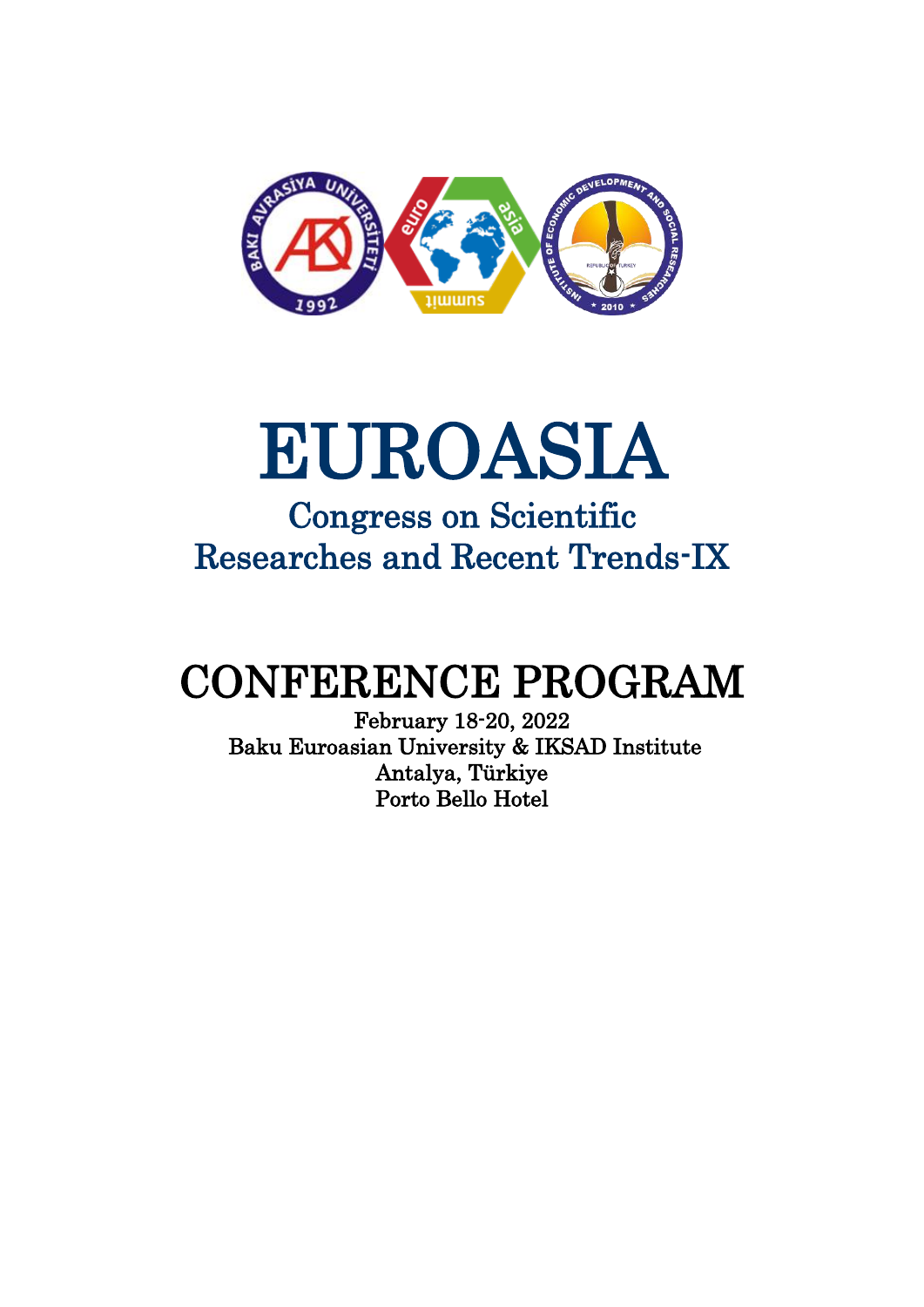## -Opening Ceremony-

18.02.2022 Ankara Local Time: 0900-10<sup>00</sup> Antalya, Türkiye / Porto Bello Hotel

### **Head Of Organizing Committee Baku Euroasian University -Vice Rektor Prof. Dr. Gülzar IBRAHIMOVA**

### **IKSAD PRESIDENT Dr. Mustafa Latif EMEK**

#### Participants Countries: 40

Algeria, Ethiopia, Poland, Lithuania, Italy, Pakistan, Azerbaijan, Macedonia, Romania, India, Türkiye, Albania, Saudi Arabia, Usa, Iraq, Nigeria, Georgia, Serbia, Ukraine, China, Malaysia, Greece, Bulgaria, Serbia, France, Iran, Hungary, Indonesia, Russia, Morocco, UK, Kazakhstan, TRNC, South Africa, Kyrgyzstan, Germany, Palestine, Afghanistan, Brazil, Australia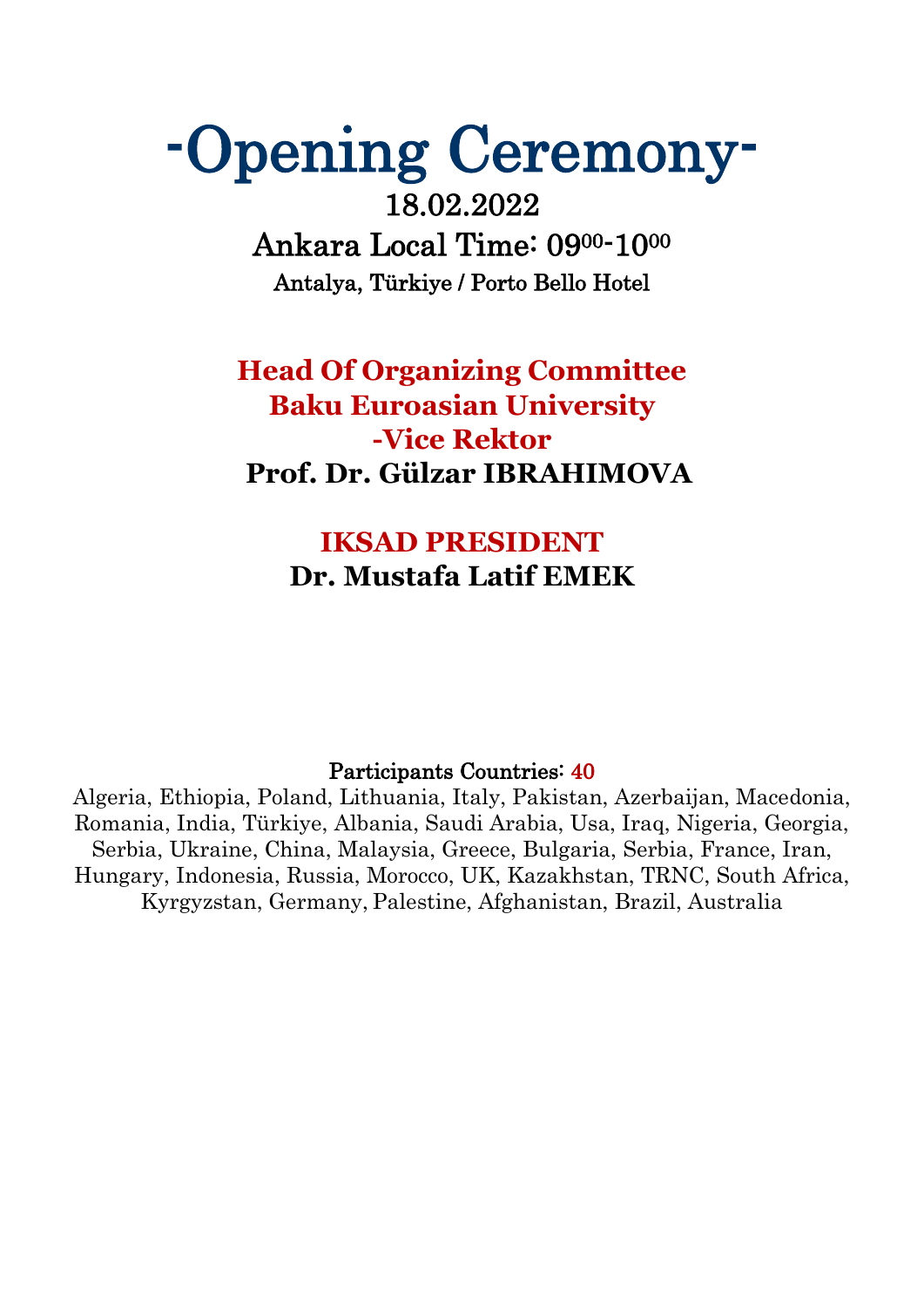



| HEAD OF SESSION: Prof. Dr. Gülzar IBRAHIMOVA                                                                                                       |                                                                                                                                                                |                                                                                                                                                      |
|----------------------------------------------------------------------------------------------------------------------------------------------------|----------------------------------------------------------------------------------------------------------------------------------------------------------------|------------------------------------------------------------------------------------------------------------------------------------------------------|
| <b>AUTHORS</b>                                                                                                                                     | <b>AFFILIATION</b>                                                                                                                                             | <b>TOPIC TITLE</b>                                                                                                                                   |
| Prof. Dr. Adnan GERCEK<br>Prof. Dr. Güneş ÇETİN<br><b>GERGER</b><br>Prof. Dr. Serkan BENK<br>Res. Assist. Müge Seda ATES                           | Bursa Uludag<br>University<br>(Türkiye)<br>Celal Bayar University<br>(Türkiye)<br><b>Inonu University</b><br>(Türkiye)<br><b>Inonu University</b><br>(Türkiye) | ANALYSIS OF THE FACTORS DETERMINING<br>TAX LITERACY OF TAXPAYERS IN TURKEY                                                                           |
| Assist. Prof. Dr. Feride BAKAR<br>TÜREGÜN<br>Prof. Dr. Adnan GERCEK<br>Prof. Dr. Emine Rüyam<br>KÜÇÜKSÜLEYMANOĞLU<br>Res. Assist. Dr. Halil SERBES | Bursa Uludag<br>University<br>(Türkiye)                                                                                                                        | MEASUREMENT OF TAX LITERACY SCORE IN<br>TURKEY AND ITS RELATIONSHIP WITH<br>DEMOGRAPHIC VARIABLES                                                    |
| Assist. Prof. Dr. Kübra ŞAHİN<br><b>CEKEN</b>                                                                                                      | Nisantasi University<br>(Türkiye)                                                                                                                              | TRACES OF INTER-ARTS IN JAN FABRE<br>"BEECATTER"                                                                                                     |
| Dr. Yasemin KURTLU                                                                                                                                 | Erzurum Provincial<br>Directorate of<br><b>National Education</b><br>(Türkiye)                                                                                 | TEACHING STORY ARTS THROUGH LYRICS IN<br>EIGHTTH GRADE TURKISH LESSON                                                                                |
| Darija LAZAREVA                                                                                                                                    | Dnipropetrovsk State<br>University of Internal<br><b>Affairs</b><br>(Ukraine)                                                                                  | PROFESSIONAL TRAINING OF POLICE<br>OFFICERS FOR OBTAINING A PHD IN THE<br>FIELD OF LAW AT THE DNIPROPETROVSK<br>STATE UNIVERSITY OF INTERNAL AFFAIRS |
| Assist. Prof. Dr. Merve TUNA<br><b>KAYILI</b><br>Feride Ciğdem KARA                                                                                | Karabuk University<br>(Türkiye)                                                                                                                                | ZERO ENERGY BUILDINGS AND TURKEY                                                                                                                     |